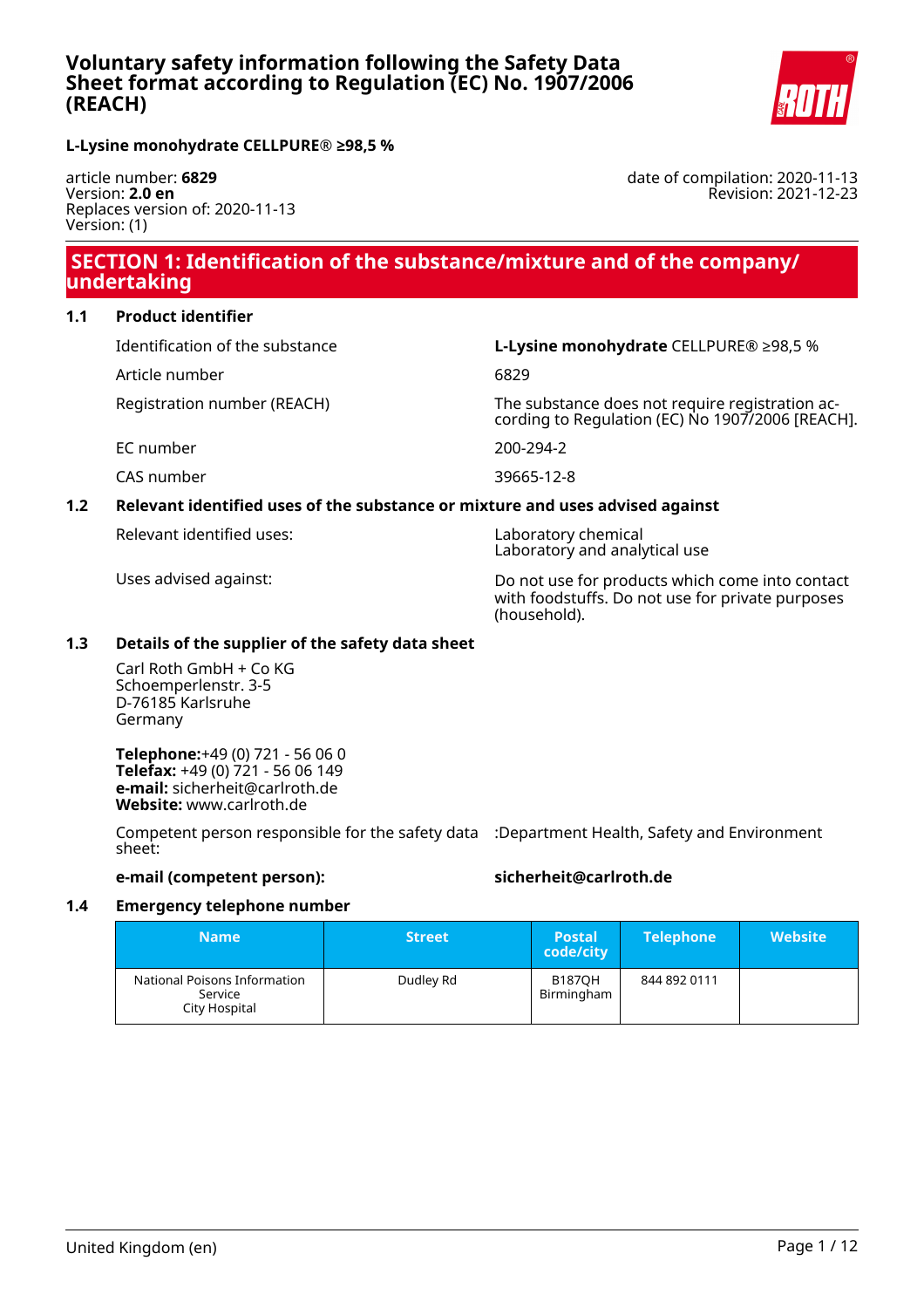

**L-Lysine monohydrate CELLPURE® ≥98,5 %**

article number: **6829**

### **SECTION 2: Hazards identification**

**2.1 Classification of the substance or mixture**

### **Classification according to Regulation (EC) No 1272/2008 (CLP)**

This substance does not meet the criteria for classification in accordance with Regulation No 1272/ 2008/EC.

### **2.2 Label elements**

## **Labelling according to Regulation (EC) No 1272/2008 (CLP)**

not required

### **2.3 Other hazards**

### **Results of PBT and vPvB assessment**

According to the results of its assessment, this substance is not a PBT or a vPvB.

### **SECTION 3: Composition/information on ingredients**

### **3.1 Substances**

| Name of substance | L-Lysine monohydrate         |
|-------------------|------------------------------|
| Molecular formula | $C_6H_{14}N_2O_2 \cdot H_2O$ |
| Molar mass        | 164,2 $9/_{mol}$             |
| CAS No            | 39665-12-8                   |
| EC No             | 200-294-2                    |

### **SECTION 4: First aid measures**

### **4.1 Description of first aid measures**



### **General notes**

No special measures are necessary.

### **Following inhalation**

Provide fresh air.

### **Following skin contact**

Rinse skin with water/shower.

### **Following eye contact**

Rinse cautiously with water for several minutes.

### **Following ingestion**

Rinse mouth. Call a doctor if you feel unwell.

### **4.2 Most important symptoms and effects, both acute and delayed**

Symptoms and effects are not known to date.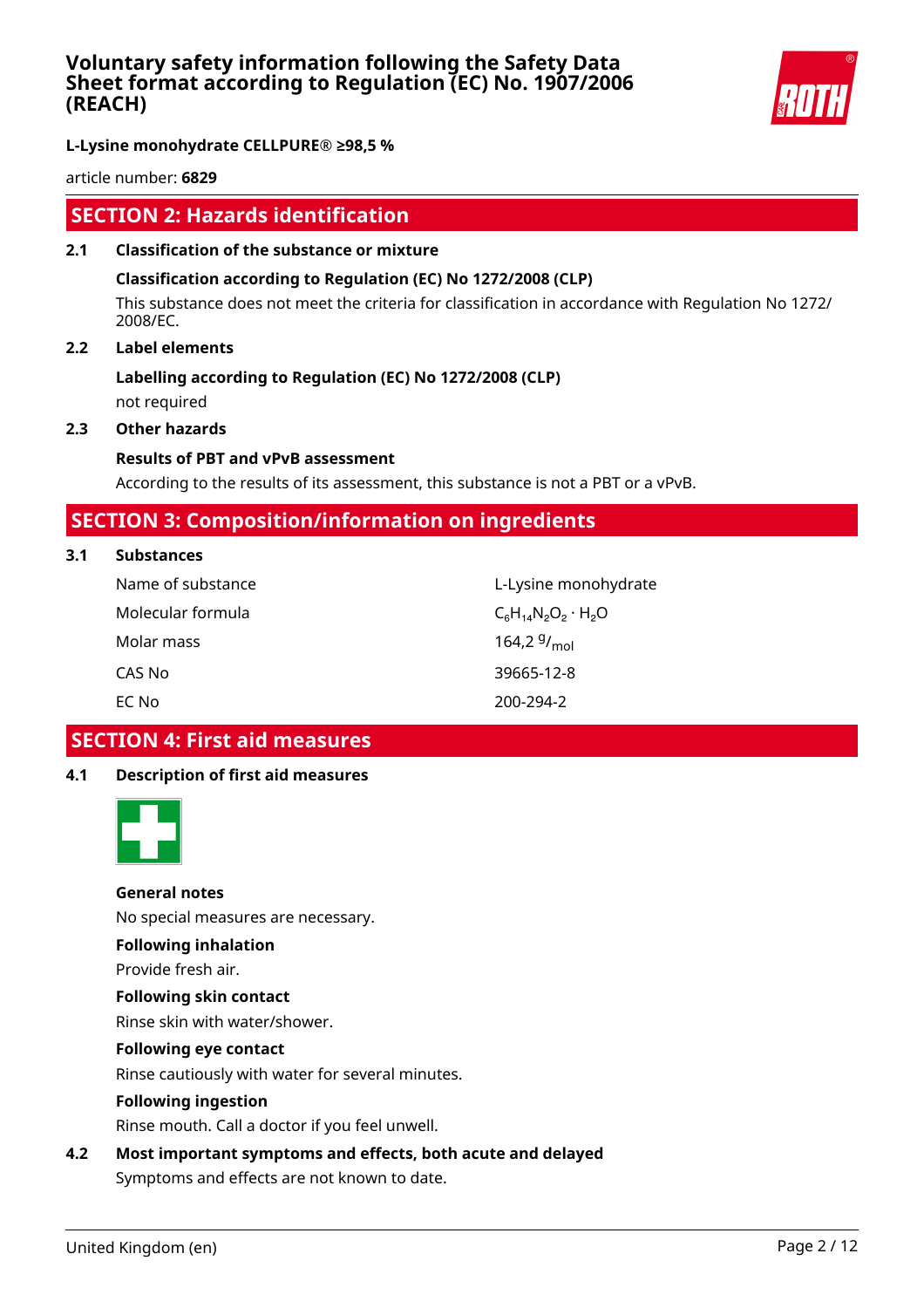

**L-Lysine monohydrate CELLPURE® ≥98,5 %**

article number: **6829**

### **4.3 Indication of any immediate medical attention and special treatment needed** none

### **SECTION 5: Firefighting measures**

### **5.1 Extinguishing media**



### **Suitable extinguishing media**

co-ordinate firefighting measures to the fire surroundings water, foam, dry extinguishing powder, ABC-powder

### **Unsuitable extinguishing media**

water jet

#### **5.2 Special hazards arising from the substance or mixture**

Combustible.

### **Hazardous combustion products**

In case of fire may be liberated: Nitrogen oxides (NOx), Carbon monoxide (CO), Carbon dioxide (CO₂)

#### **5.3 Advice for firefighters**

In case of fire and/or explosion do not breathe fumes. Fight fire with normal precautions from a reasonable distance. Wear self-contained breathing apparatus.

### **SECTION 6: Accidental release measures**

#### **6.1 Personal precautions, protective equipment and emergency procedures**



#### **For non-emergency personnel**

No special measures are necessary.

#### **6.2 Environmental precautions**

Keep away from drains, surface and ground water.

### **6.3 Methods and material for containment and cleaning up**

#### **Advice on how to contain a spill**

Covering of drains. Take up mechanically.

### **Advice on how to clean up a spill**

Take up mechanically.

### **Other information relating to spills and releases**

Place in appropriate containers for disposal. Ventilate affected area.

#### **6.4 Reference to other sections**

Hazardous combustion products: see section 5. Personal protective equipment: see section 8. Incompatible materials: see section 10. Disposal considerations: see section 13.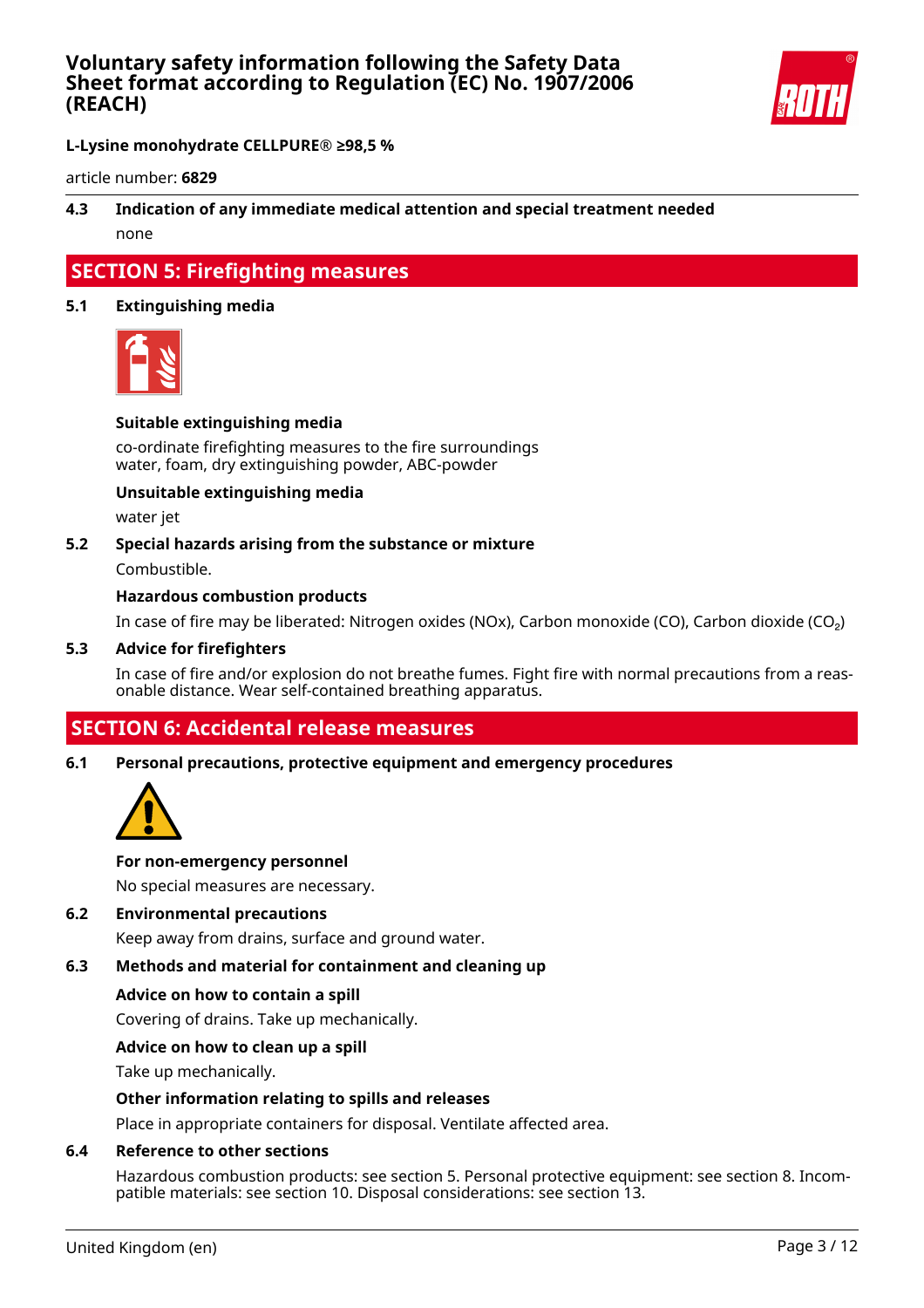

**L-Lysine monohydrate CELLPURE® ≥98,5 %**

article number: **6829**

### **SECTION 7: Handling and storage**

- **7.1 Precautions for safe handling** No special measures are necessary. **Advice on general occupational hygiene** Keep away from food, drink and animal feedingstuffs.
- **7.2 Conditions for safe storage, including any incompatibilities**

Store in a dry place. Keep in a cool place.

**Incompatible substances or mixtures**

Observe hints for combined storage.

**Consideration of other advice:**

**Specific designs for storage rooms or vessels**

Recommended storage temperature: 2 – 8 °C

**7.3 Specific end use(s)** No information available.

### **SECTION 8: Exposure controls/personal protection**

### **8.1 Control parameters**

### **National limit values**

### **Occupational exposure limit values (Workplace Exposure Limits)**

This information is not available.

### **8.2 Exposure controls**

### **Individual protection measures (personal protective equipment)**

### **Eye/face protection**



Use safety goggle with side protection.

**Skin protection**



### **• hand protection**

Wear suitable gloves. Chemical protection gloves are suitable, which are tested according to EN 374.

### **• type of material**

NBR (Nitrile rubber)

### **• material thickness**

>0,11 mm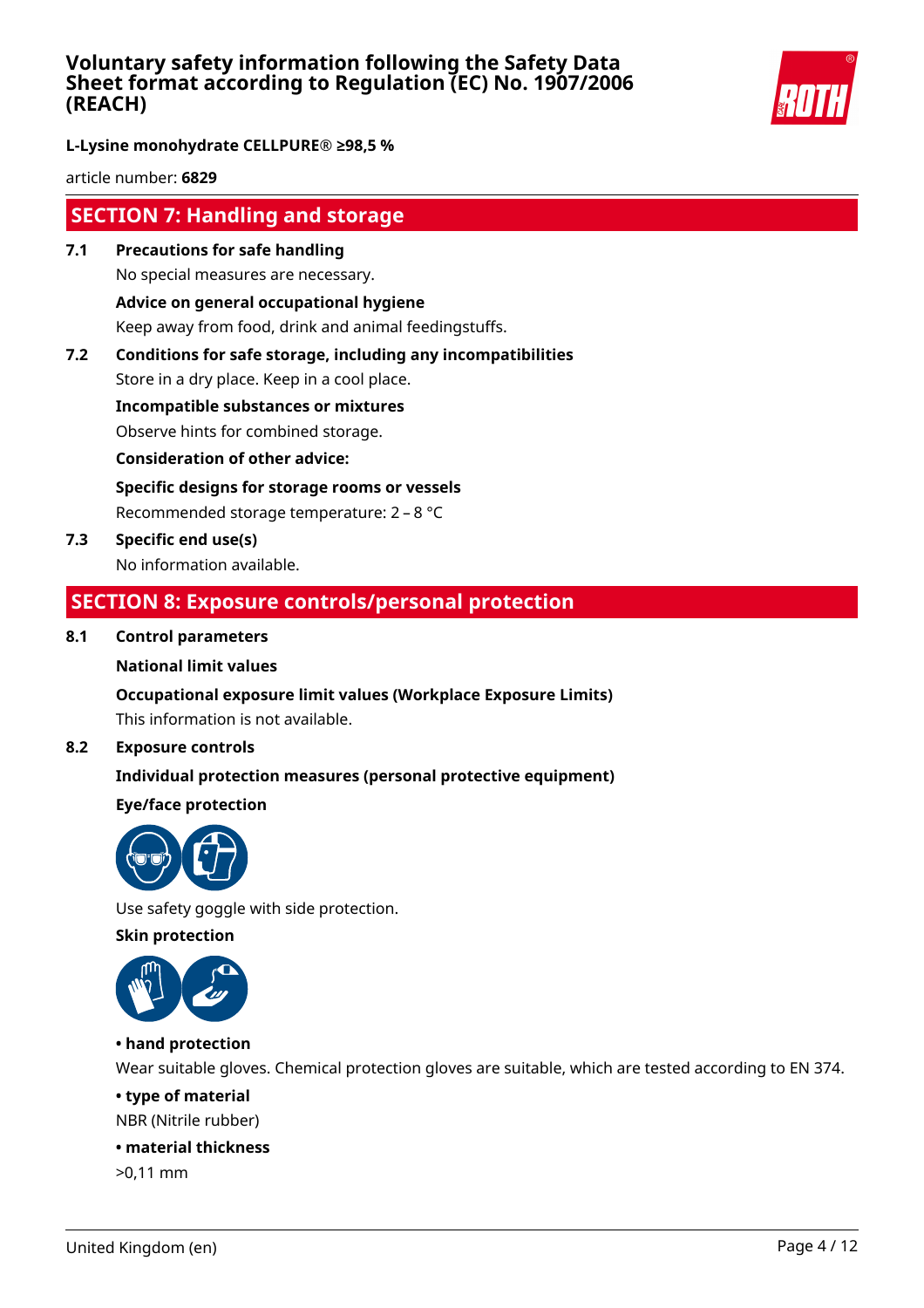

article number: **6829**

#### **• breakthrough times of the glove material**

>480 minutes (permeation: level 6)

#### **• other protection measures**

Take recovery periods for skin regeneration. Preventive skin protection (barrier creams/ointments) is recommended.

#### **Respiratory protection**



Respiratory protection necessary at: Dust formation. Particulate filter device (EN 143). P1 (filters at least 80 % of airborne particles, colour code: White).

#### **Environmental exposure controls**

Keep away from drains, surface and ground water.

### **SECTION 9: Physical and chemical properties**

### **9.1 Information on basic physical and chemical properties**

| Physical state                                              | solid                                                        |
|-------------------------------------------------------------|--------------------------------------------------------------|
| Form                                                        | crystalline                                                  |
| Colour                                                      | white                                                        |
| Odour                                                       | characteristic                                               |
| Melting point/freezing point                                | $-215$ °C                                                    |
| Boiling point or initial boiling point and boiling<br>range | not determined                                               |
| Flammability                                                | this material is combustible, but will not ignite<br>readily |
| Lower and upper explosion limit                             | not determined                                               |
| Flash point                                                 | not applicable                                               |
| Auto-ignition temperature                                   | not determined                                               |
| Decomposition temperature                                   | not relevant                                                 |
| pH (value)                                                  | not applicable                                               |
| Kinematic viscosity                                         | not relevant                                                 |
| Solubility(ies)                                             |                                                              |
| Water solubility                                            | not determined                                               |
| Partition coefficient                                       |                                                              |
| Partition coefficient n-octanol/water (log value):          | this information is not available                            |
| Vapour pressure                                             | not determined                                               |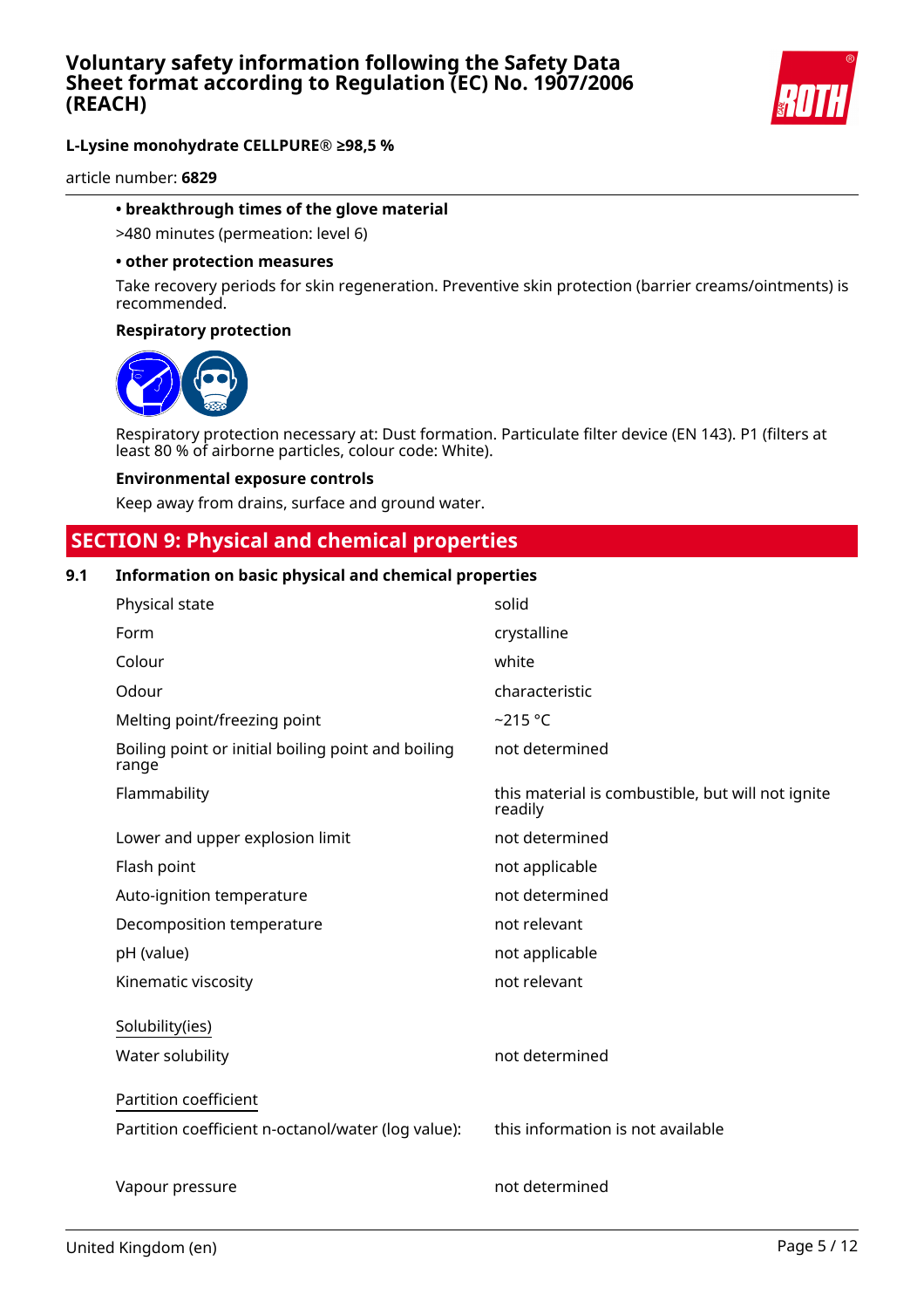

article number: **6829**

|     | Density and/or relative density                        |                                                                |  |
|-----|--------------------------------------------------------|----------------------------------------------------------------|--|
|     | Density                                                | not determined                                                 |  |
|     | Relative vapour density                                | information on this property is not available                  |  |
|     | Particle characteristics                               | No data available.                                             |  |
|     | Other safety parameters                                |                                                                |  |
|     | Oxidising properties                                   | none                                                           |  |
| 9.2 | <b>Other information</b>                               |                                                                |  |
|     | Information with regard to physical hazard<br>classes: | hazard classes acc. to GHS<br>(physical hazards): not relevant |  |
|     | Other safety characteristics:                          | There is no additional information.                            |  |

### **SECTION 10: Stability and reactivity**

### **10.1 Reactivity**

The product in the delivered form is not dust explosion capable; the enrichment of fine dust however leads to the danger of dust explosion.

### **10.2 Chemical stability**

The material is stable under normal ambient and anticipated storage and handling conditions of temperature and pressure.

### **10.3 Possibility of hazardous reactions**

**Violent reaction with:** strong oxidiser

### **10.4 Conditions to avoid**

There are no specific conditions known which have to be avoided.

### **10.5 Incompatible materials**

There is no additional information.

### **10.6 Hazardous decomposition products**

Hazardous combustion products: see section 5.

### **SECTION 11: Toxicological information**

### **11.1 Information on hazard classes as defined in Regulation (EC) No 1272/2008**

### **Classification according to GHS (1272/2008/EC, CLP)**

This substance does not meet the criteria for classification in accordance with Regulation No 1272/ 2008/EC.

### **Acute toxicity**

Shall not be classified as acutely toxic.

### **Skin corrosion/irritation**

Shall not be classified as corrosive/irritant to skin.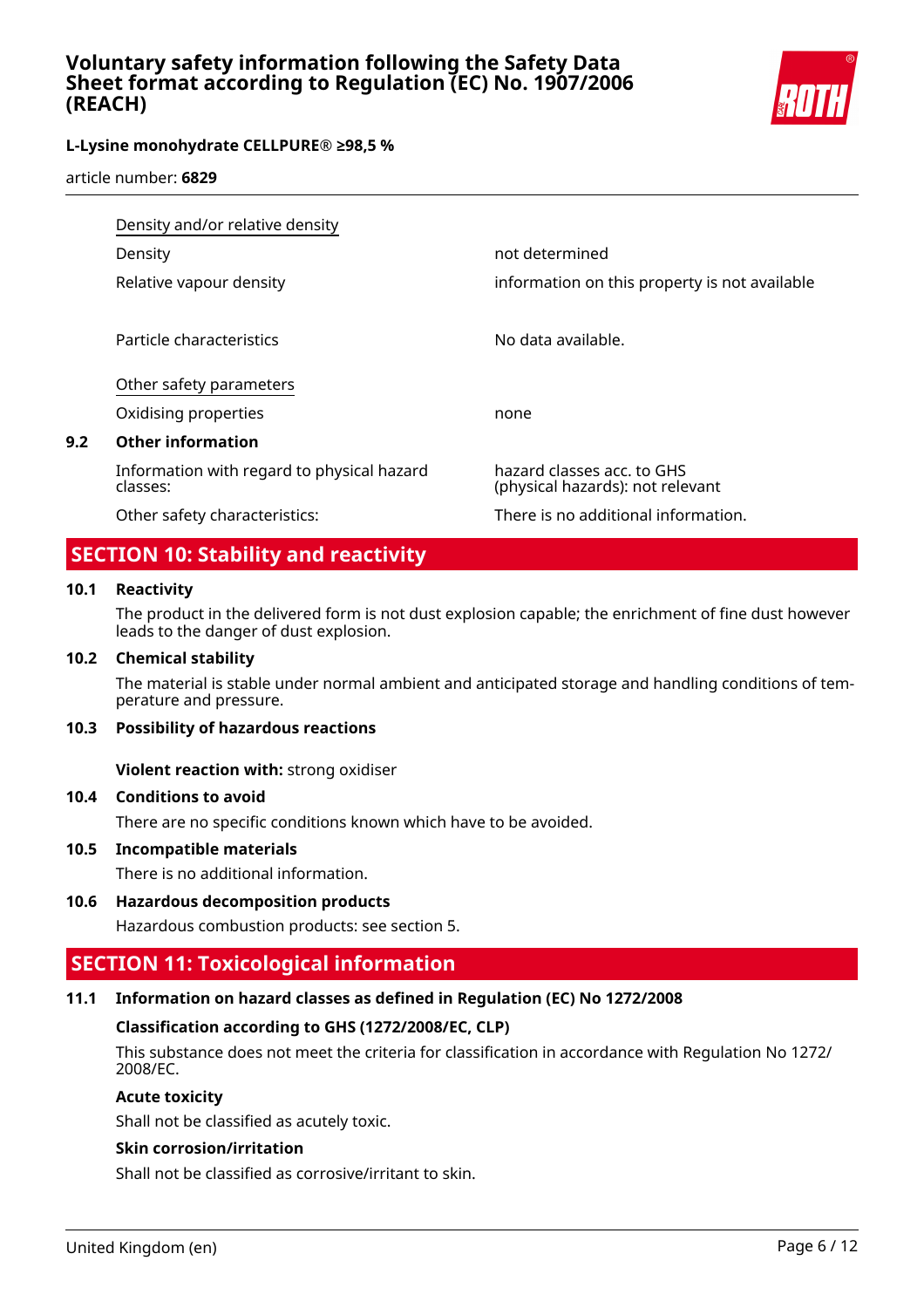

### **L-Lysine monohydrate CELLPURE® ≥98,5 %**

article number: **6829**

### **Serious eye damage/eye irritation**

Shall not be classified as seriously damaging to the eye or eye irritant.

#### **Respiratory or skin sensitisation**

Shall not be classified as a respiratory or skin sensitiser.

#### **Germ cell mutagenicity**

Shall not be classified as germ cell mutagenic.

#### **Carcinogenicity**

Shall not be classified as carcinogenic.

#### **Reproductive toxicity**

Shall not be classified as a reproductive toxicant.

### **Specific target organ toxicity - single exposure**

Shall not be classified as a specific target organ toxicant (single exposure).

### **Specific target organ toxicity - repeated exposure**

Shall not be classified as a specific target organ toxicant (repeated exposure).

#### **Aspiration hazard**

Shall not be classified as presenting an aspiration hazard.

### **Symptoms related to the physical, chemical and toxicological characteristics**

#### **• If swallowed**

Data are not available.

**• If in eyes**

Data are not available.

#### **• If inhaled**

Data are not available.

#### **• If on skin**

Data are not available.

### **• Other information**

Health effects are not known. This information is based upon the present state of our knowledge.

# **11.2 Endocrine disrupting properties**

Not listed.

### **11.3 Information on other hazards**

There is no additional information.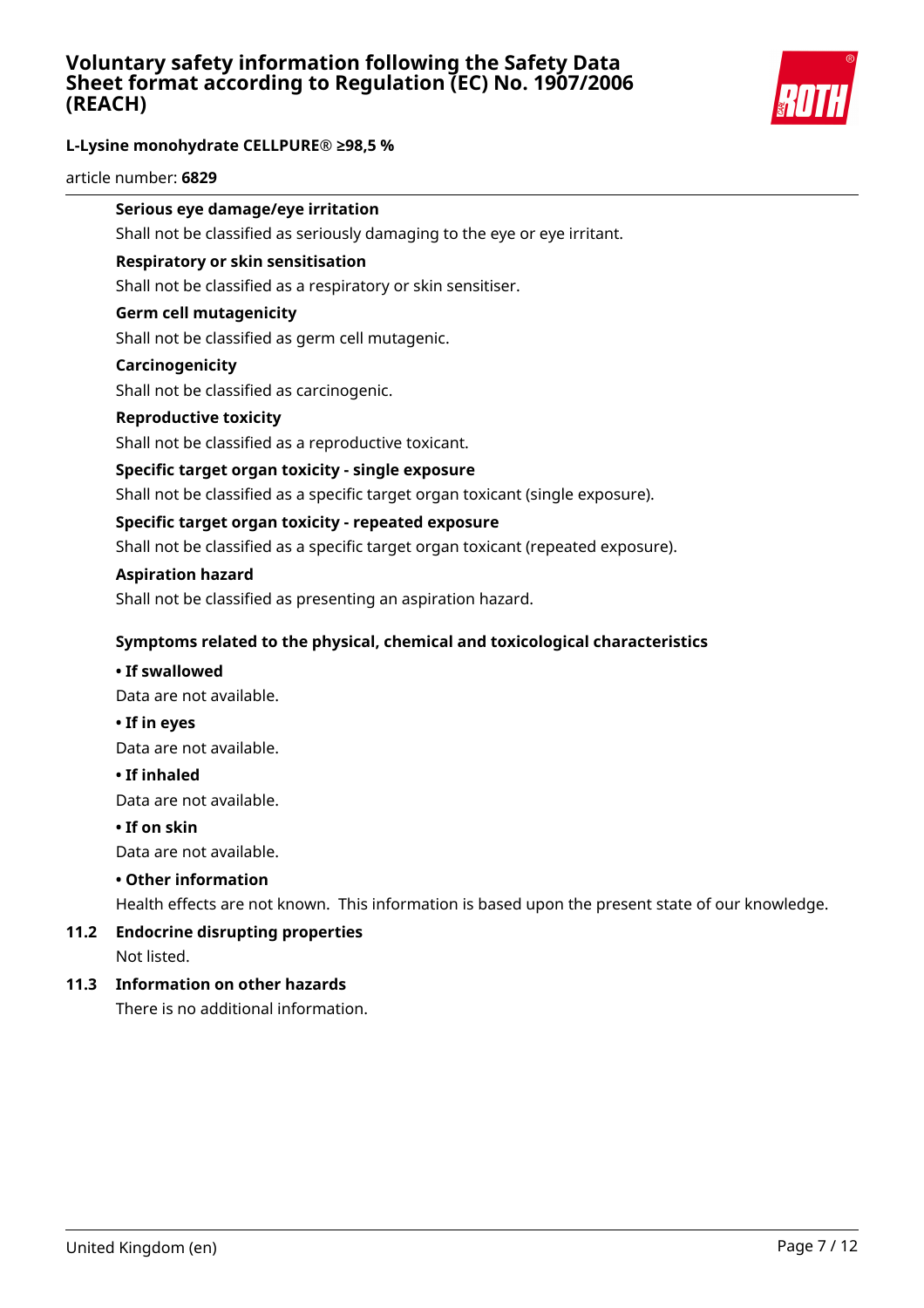

**L-Lysine monohydrate CELLPURE® ≥98,5 %**

article number: **6829**

### **SECTION 12: Ecological information**

### **12.1 Toxicity**

Shall not be classified as hazardous to the aquatic environment.

#### **Biodegradation**

Data are not available.

### **12.2 Process of degradability**

Theoretical Oxygen Demand with nitrification: 1,778  $mg/m<sub>on</sub>$ Theoretical Oxygen Demand: 1,364 <sup>mg</sup>/<sub>mg</sub> Theoretical Carbon Dioxide: 1,608 mg/mg

#### **12.3 Bioaccumulative potential**

Data are not available.

#### **12.4 Mobility in soil**

Data are not available.

### **12.5 Results of PBT and vPvB assessment** Data are not available.

### **12.6 Endocrine disrupting properties** Not listed.

**12.7 Other adverse effects**

Data are not available.

### **SECTION 13: Disposal considerations**

#### **13.1 Waste treatment methods**



Consult the appropriate local waste disposal expert about waste disposal.

#### **Sewage disposal-relevant information**

Do not empty into drains.

### **13.2 Relevant provisions relating to waste**

The allocation of waste identity numbers/waste descriptions must be carried out according to the EEC, specific to the industry and process. Waste catalogue ordinance (Germany).

#### **13.3 Remarks**

Waste shall be separated into the categories that can be handled separately by the local or national waste management facilities. Please consider the relevant national or regional provisions.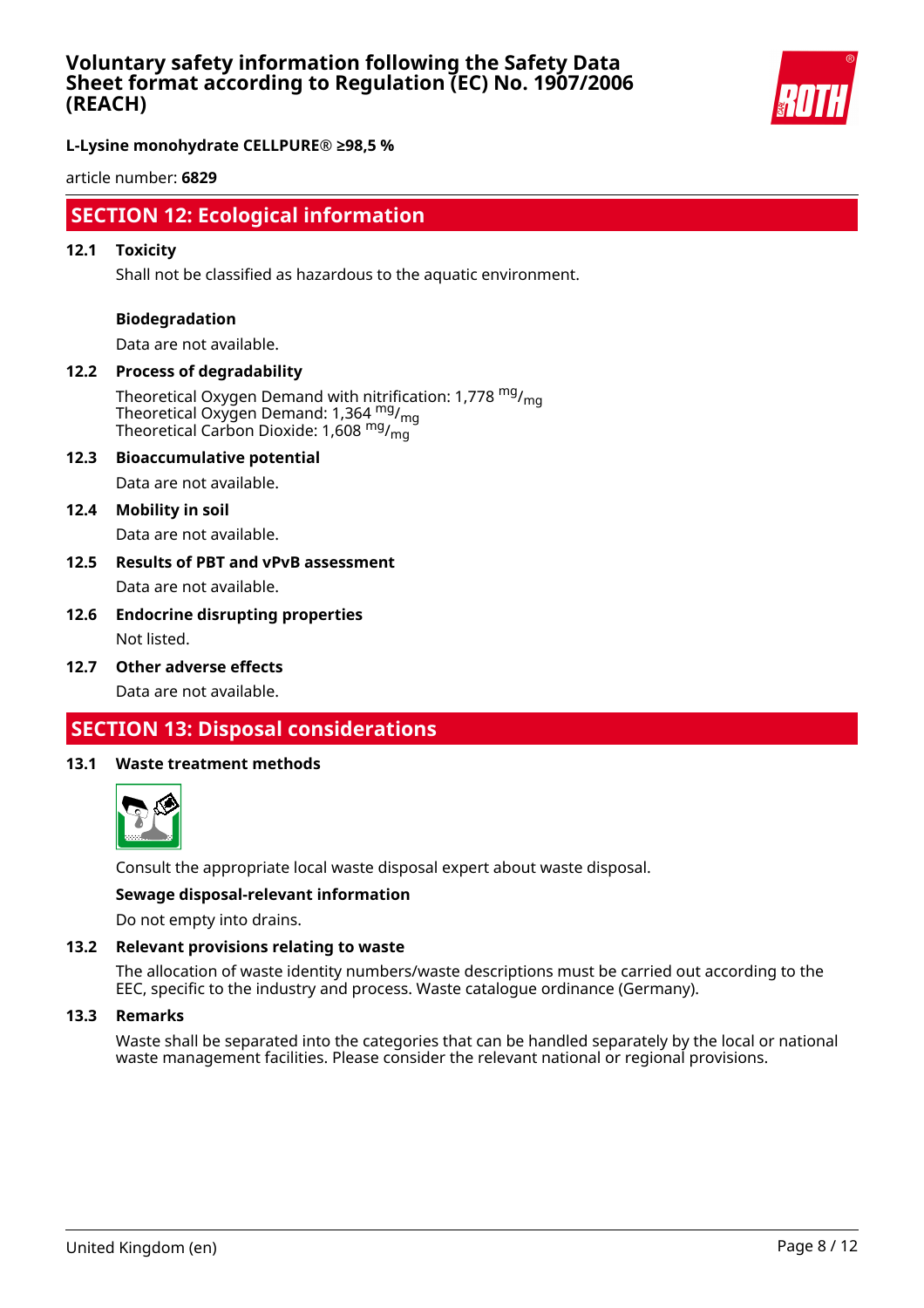

**L-Lysine monohydrate CELLPURE® ≥98,5 %**

article number: **6829**

### **SECTION 14: Transport information**

- **14.1 UN number or ID number not subject to transport regulations**
- **14.2 UN proper shipping name** not assigned
- **14.3 Transport hazard class(es)** none
- **14.4 Packing group not assigned**
- 

**14.5 Environmental hazards** non-environmentally hazardous acc. to the dangerous goods regulations

- **14.6 Special precautions for user** There is no additional information.
- **14.7 Maritime transport in bulk according to IMO instruments** The cargo is not intended to be carried in bulk.
- **14.8 Information for each of the UN Model Regulations**

### **Transport of dangerous goods by road, rail and inland waterway (ADR/RID/ADN) - Additional information**

Not subject to ADR, RID and ADN.

**International Maritime Dangerous Goods Code (IMDG) - Additional information** Not subject to IMDG.

**International Civil Aviation Organization (ICAO-IATA/DGR) - Additional information** Not subject to ICAO-IATA.

### **SECTION 15: Regulatory information**

### **15.1 Safety, health and environmental regulations/legislation specific for the substance or mixture**

**Relevant provisions of the European Union (EU)**

### **Restrictions according to REACH, Annex XVII**

not listed

### **List of substances subject to authorisation (REACH, Annex XIV)/SVHC - candidate list** Not listed.

**Seveso Directive**

|           | 2012/18/EU (Seveso III)               |                                                                                            |              |  |
|-----------|---------------------------------------|--------------------------------------------------------------------------------------------|--------------|--|
| <b>No</b> | Dangerous substance/hazard categories | Qualifying quantity (tonnes) for the application of lower and upper-tier re-<br>quirements | <b>Notes</b> |  |
|           | not assigned                          |                                                                                            |              |  |

### **Deco-Paint Directive**

**Industrial Emissions Directive (IED)**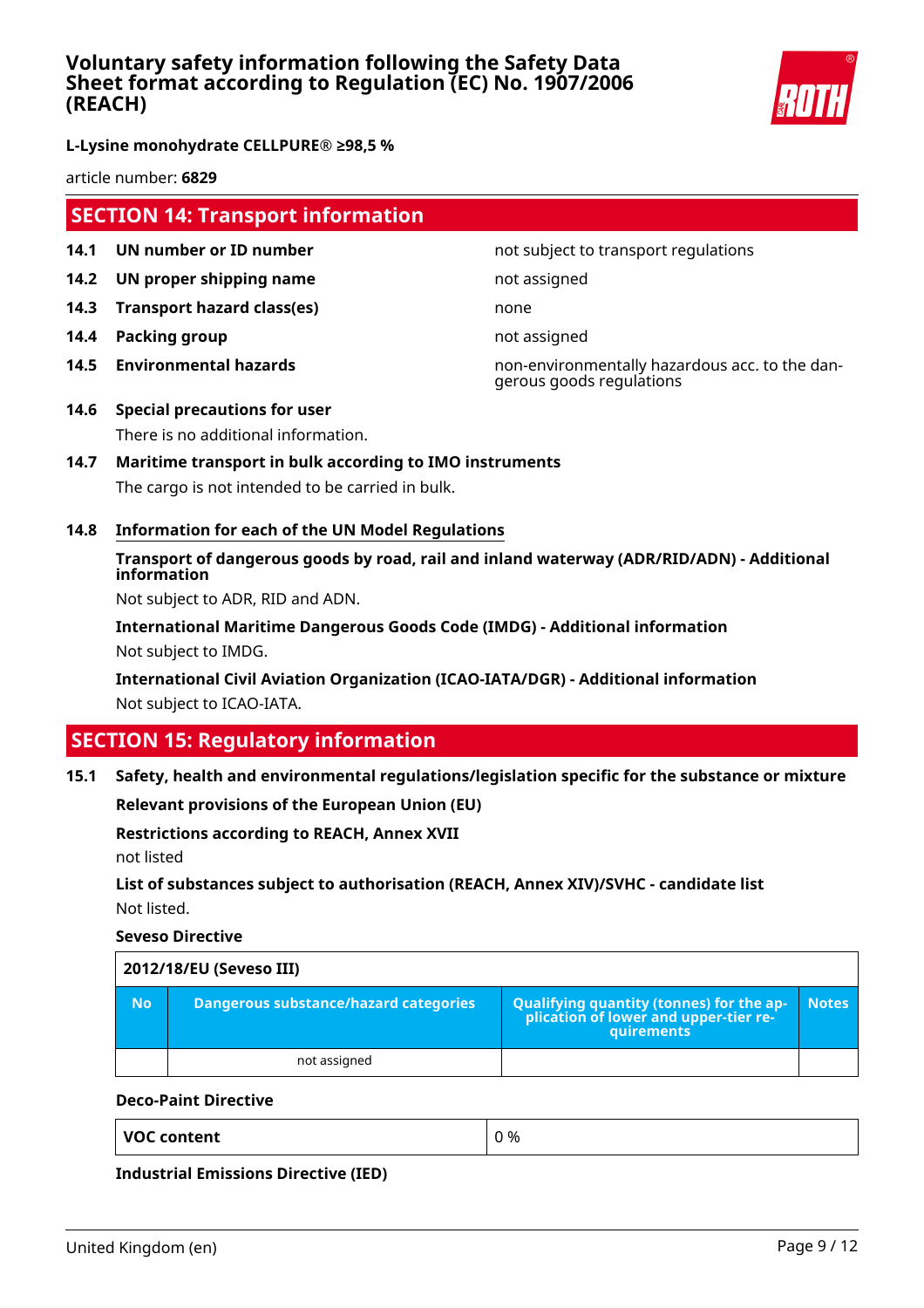

article number: **6829**

| <b>VOC content</b>                                                                                                       | 0 % |
|--------------------------------------------------------------------------------------------------------------------------|-----|
| Directive on the restriction of the use of certain hazardous substances in electrical and<br>electronic equipment (RoHS) |     |
| not listed                                                                                                               |     |
| Regulation concerning the establishment of a European Pollutant Release and Transfer<br><b>Register (PRTR)</b>           |     |
| not listed                                                                                                               |     |
| <b>Water Framework Directive (WFD)</b>                                                                                   |     |
| not listed                                                                                                               |     |
| Regulation on the marketing and use of explosives precursors<br>not listed                                               |     |
| <b>Regulation on drug precursors</b>                                                                                     |     |
| not listed                                                                                                               |     |
| Regulation on substances that deplete the ozone layer (ODS)                                                              |     |

not listed

### **Regulation concerning the export and import of hazardous chemicals (PIC)**

not listed

### **Regulation on persistent organic pollutants (POP)**

not listed

### **Other information**

Directive 94/33/EC on the protection of young people at work. Observe employment restrictions under the Maternity Protection Directive (92/85/EEC) for expectant or nursing mothers.

### **National inventories**

| <b>Country</b> | <b>Inventory</b> | <b>Status</b>       |
|----------------|------------------|---------------------|
| <b>CN</b>      | <b>IECSC</b>     | substance is listed |
| EU             | ECSI             | substance is listed |
| NZ.            | NZIoC            | substance is listed |
| <b>TW</b>      | TCSI             | substance is listed |

**Legend**

ECSI EC Substance Inventory (EINECS, ELINCS, NLP) IECSC Inventory of Existing Chemical Substances Produced or Imported in China NZIoC New Zealand Inventory of Chemicals TCSI Taiwan Chemical Substance Inventory

### **15.2 Chemical Safety Assessment**

No Chemical Safety Assessment has been carried out for this substance.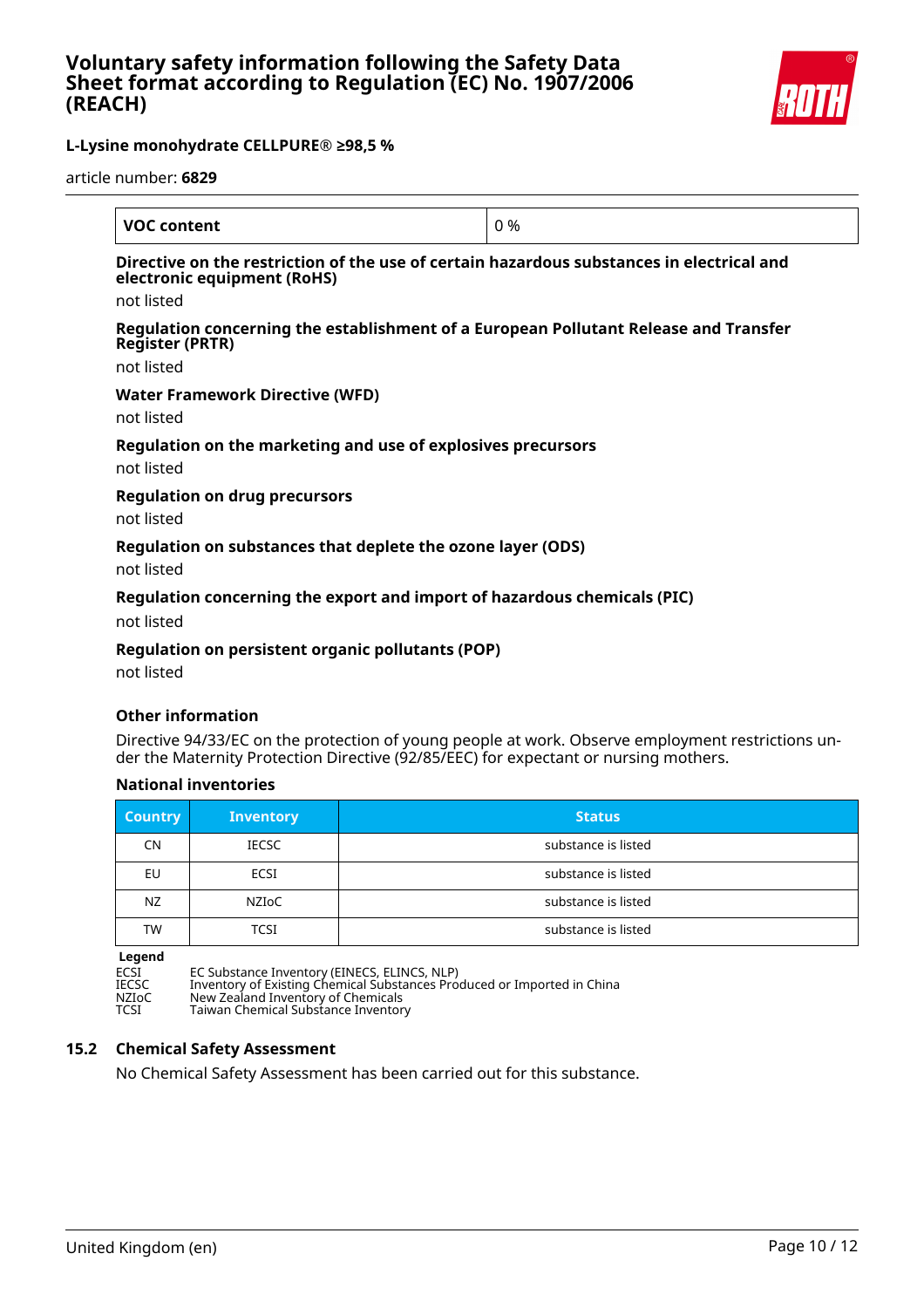

**L-Lysine monohydrate CELLPURE® ≥98,5 %**

article number: **6829**

### **SECTION 16: Other information**

### **Indication of changes (revised safety data sheet)**

Alignment to regulation: Regulation (EC) No. 1907/2006 (REACH), amended by 2020/878/EU

### Restructuring: section 9, section 14

| <b>Section</b> | <b>Former entry (text/value)</b>                      | <b>Actual entry (text/value)</b>                                                                                             | Safety-<br>relev-<br>ant |
|----------------|-------------------------------------------------------|------------------------------------------------------------------------------------------------------------------------------|--------------------------|
| 2.2            | Signal word:<br>not required                          |                                                                                                                              | yes                      |
| 2.3            | Other hazards:<br>There is no additional information. | Other hazards                                                                                                                | yes                      |
| 2.3            |                                                       | Results of PBT and vPvB assessment:<br>According to the results of its assessment, this<br>substance is not a PBT or a vPvB. | yes                      |

### **Abbreviations and acronyms**

| Abbr.           | <b>Descriptions of used abbreviations</b>                                                                                                                                                                                       |
|-----------------|---------------------------------------------------------------------------------------------------------------------------------------------------------------------------------------------------------------------------------|
| <b>ADN</b>      | Accord européen relatif au transport international des marchandises dangereuses par voies de naviga-<br>tion intérieures (European Agreement concerning the International Carriage of Dangerous Goods by In-<br>land Waterways) |
| <b>ADR</b>      | Accord relatif au transport international des marchandises dangereuses par route (Agreement concern-<br>ing the International Carriage of Dangerous Goods by Road)                                                              |
| CAS             | Chemical Abstracts Service (service that maintains the most comprehensive list of chemical substances)                                                                                                                          |
| <b>CLP</b>      | Regulation (EC) No 1272/2008 on classification, labelling and packaging of substances and mixtures                                                                                                                              |
| <b>DGR</b>      | Dangerous Goods Regulations (see IATA/DGR)                                                                                                                                                                                      |
| EC No           | The EC Inventory (EINECS, ELINCS and the NLP-list) is the source for the seven-digit EC number, an identi-<br>fier of substances commercially available within the EU (European Union)                                          |
| <b>EINECS</b>   | European Inventory of Existing Commercial Chemical Substances                                                                                                                                                                   |
| <b>ELINCS</b>   | European List of Notified Chemical Substances                                                                                                                                                                                   |
| <b>GHS</b>      | "Globally Harmonized System of Classification and Labelling of Chemicals" developed by the United Na-<br>tions                                                                                                                  |
| <b>IATA</b>     | <b>International Air Transport Association</b>                                                                                                                                                                                  |
| <b>IATA/DGR</b> | Dangerous Goods Regulations (DGR) for the air transport (IATA)                                                                                                                                                                  |
| <b>ICAO</b>     | International Civil Aviation Organization                                                                                                                                                                                       |
| <b>IMDG</b>     | International Maritime Dangerous Goods Code                                                                                                                                                                                     |
| <b>NLP</b>      | No-Longer Polymer                                                                                                                                                                                                               |
| PBT             | Persistent, Bioaccumulative and Toxic                                                                                                                                                                                           |
| <b>REACH</b>    | Registration, Evaluation, Authorisation and Restriction of Chemicals                                                                                                                                                            |
| <b>RID</b>      | Règlement concernant le transport International ferroviaire des marchandises Dangereuses (Regula-<br>tions concerning the International carriage of Dangerous goods by Rail)                                                    |
| <b>SVHC</b>     | Substance of Very High Concern                                                                                                                                                                                                  |
| VOC             | Volatile Organic Compounds                                                                                                                                                                                                      |